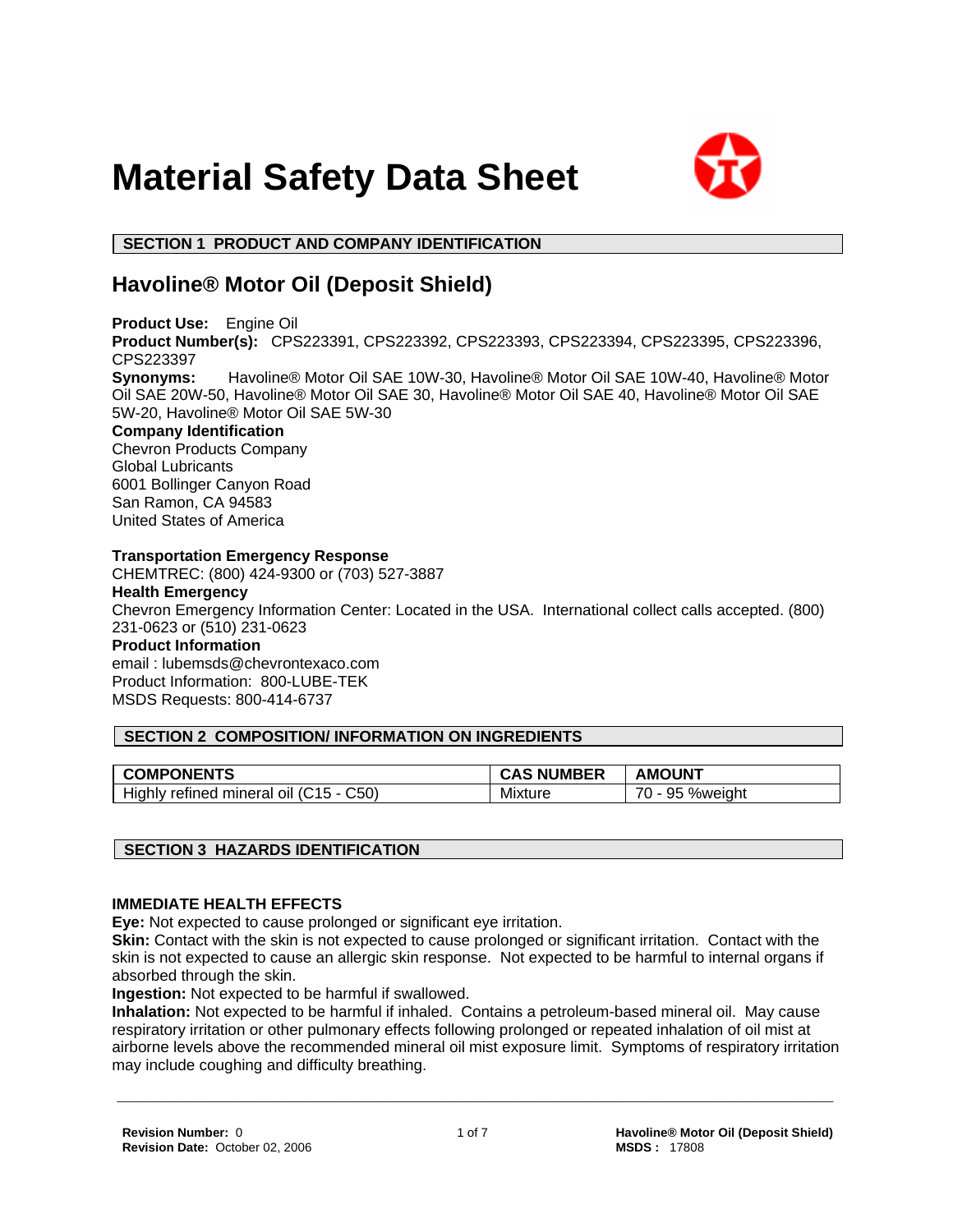# **SECTION 4 FIRST AID MEASURES**

**Eye:** No specific first aid measures are required. As a precaution, remove contact lenses, if worn, and flush eyes with water.

**Skin:** No specific first aid measures are required. As a precaution, remove clothing and shoes if contaminated. To remove the material from skin, use soap and water. Discard contaminated clothing and shoes or thoroughly clean before reuse.

**Ingestion:** No specific first aid measures are required. Do not induce vomiting. As a precaution, get medical advice.

**Inhalation:** No specific first aid measures are required. If exposed to excessive levels of material in the air, move the exposed person to fresh air. Get medical attention if coughing or respiratory discomfort occurs.

# **SECTION 5 FIRE FIGHTING MEASURES**

#### **FIRE CLASSIFICATION:**

OSHA Classification (29 CFR 1910.1200): Not classified by OSHA as flammable or combustible.

**NFPA RATINGS:** Health: 0 Flammability: 1 Reactivity: 0

#### **FLAMMABLE PROPERTIES:**

**Flashpoint:** (Cleveland Open Cup) 200 °C (392 °F) (Min)

**Autoignition:** No Data Available

**Flammability (Explosive) Limits (% by volume in air):** Lower: Not Applicable Upper: Not Applicable

**EXTINGUISHING MEDIA:** Use water fog, foam, dry chemical or carbon dioxide (CO2) to extinguish flames.

# **PROTECTION OF FIRE FIGHTERS:**

**Fire Fighting Instructions:** This material will burn although it is not easily ignited. For fires involving this material, do not enter any enclosed or confined fire space without proper protective equipment, including self-contained breathing apparatus.

**Combustion Products:** Highly dependent on combustion conditions. A complex mixture of airborne solids, liquids, and gases including carbon monoxide, carbon dioxide, and unidentified organic compounds will be evolved when this material undergoes combustion.

# **SECTION 6 ACCIDENTAL RELEASE MEASURES**

**Protective Measures:** Eliminate all sources of ignition in vicinity of spilled material.

**Spill Management:** Stop the source of the release if you can do it without risk. Contain release to prevent further contamination of soil, surface water or groundwater. Clean up spill as soon as possible, observing precautions in Exposure Controls/Personal Protection. Use appropriate techniques such as applying non-combustible absorbent materials or pumping. Where feasible and appropriate, remove contaminated soil. Place contaminated materials in disposable containers and dispose of in a manner consistent with applicable regulations.

**Reporting:** Report spills to local authorities and/or the U.S. Coast Guard's National Response Center at (800) 424-8802 as appropriate or required.

# **SECTION 7 HANDLING AND STORAGE**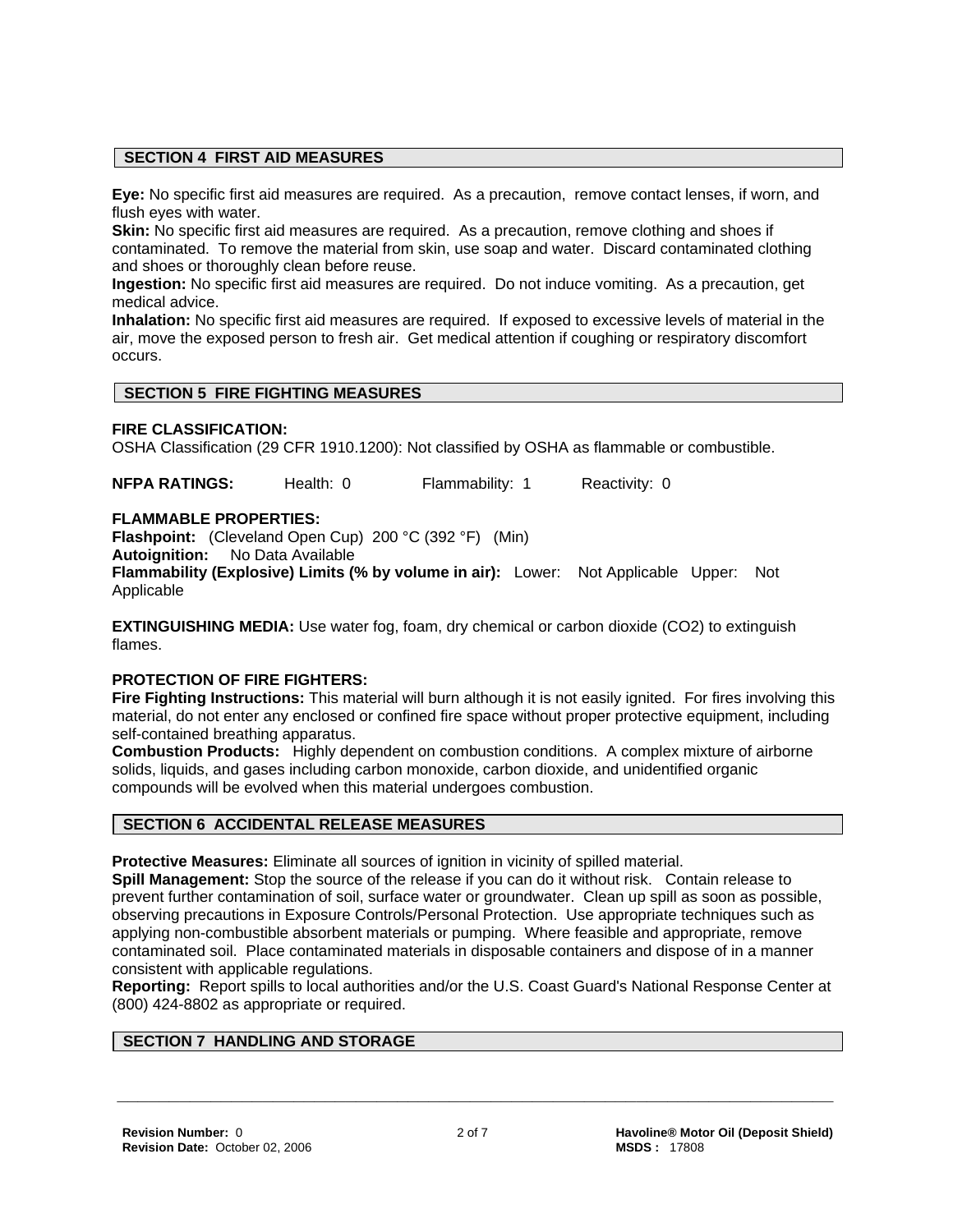**Precautionary Measures:** Keep out of the reach of children.

**General Handling Information:** Avoid contaminating soil or releasing this material into sewage and drainage systems and bodies of water.

**Static Hazard:** Electrostatic charge may accumulate and create a hazardous condition when handling this material. To minimize this hazard, bonding and grounding may be necessary but may not, by themselves, be sufficient. Review all operations which have the potential of generating and accumulating an electrostatic charge and/or a flammable atmosphere (including tank and container filling, splash filling, tank cleaning, sampling, gauging, switch loading, filtering, mixing, agitation, and vacuum truck operations) and use appropriate mitigating procedures. For more information, refer to OSHA Standard 29 CFR 1910.106, 'Flammable and Combustible Liquids', National Fire Protection Association (NFPA 77, 'Recommended Practice on Static Electricity', and/or the American Petroleum Institute (API) Recommended Practice 2003, 'Protection Against Ignitions Arising Out of Static, Lightning, and Stray Currents'.

**Container Warnings:** Container is not designed to contain pressure. Do not use pressure to empty container or it may rupture with explosive force. Empty containers retain product residue (solid, liquid, and/or vapor) and can be dangerous. Do not pressurize, cut, weld, braze, solder, drill, grind, or expose such containers to heat, flame, sparks, static electricity, or other sources of ignition. They may explode and cause injury or death. Empty containers should be completely drained, properly closed, and promptly returned to a drum reconditioner or disposed of properly.

# **SECTION 8 EXPOSURE CONTROLS/PERSONAL PROTECTION**

# **GENERAL CONSIDERATIONS:**

Consider the potential hazards of this material (see Section 3), applicable exposure limits, job activities, and other substances in the work place when designing engineering controls and selecting personal protective equipment. If engineering controls or work practices are not adequate to prevent exposure to harmful levels of this material, the personal protective equipment listed below is recommended. The user should read and understand all instructions and limitations supplied with the equipment since protection is usually provided for a limited time or under certain circumstances.

# **ENGINEERING CONTROLS:**

Use in a well-ventilated area.

# **PERSONAL PROTECTIVE EQUIPMENT**

**Eye/Face Protection:** No special eye protection is normally required. Where splashing is possible, wear safety glasses with side shields as a good safety practice.

**Skin Protection:** No special protective clothing is normally required. Where splashing is possible, select protective clothing depending on operations conducted, physical requirements and other substances in the workplace. Suggested materials for protective gloves include: 4H (PE/EVAL), Nitrile Rubber, Silver Shield, Viton.

**Respiratory Protection:** No respiratory protection is normally required.

If user operations generate an oil mist, determine if airborne concentrations are below the occupational exposure limit for mineral oil mist. If not, wear an approved respirator that provides adequate protection from the measured concentrations of this material. For air-purifying respirators use a particulate cartridge.

Use a positive pressure air-supplying respirator in circumstances where air-purifying respirators may not provide adequate protection.

# **Occupational Exposure Limits:**

| <b>Component</b>                         | Agency       | <b>TWA</b>       | <b>STEL</b>       | Ceilina | <b>Notation</b> |
|------------------------------------------|--------------|------------------|-------------------|---------|-----------------|
| Highly refined mineral oil (C15 -<br>C50 | <b>ACGIH</b> | $5 \text{ mg/m}$ | $10 \text{ mg/m}$ | $-$     | $-$             |
| Highly refined mineral oil (C15 -<br>C50 | OSHA Z-1     | $5 \text{ mg/m}$ | $- -$             | $-$     | $- -$           |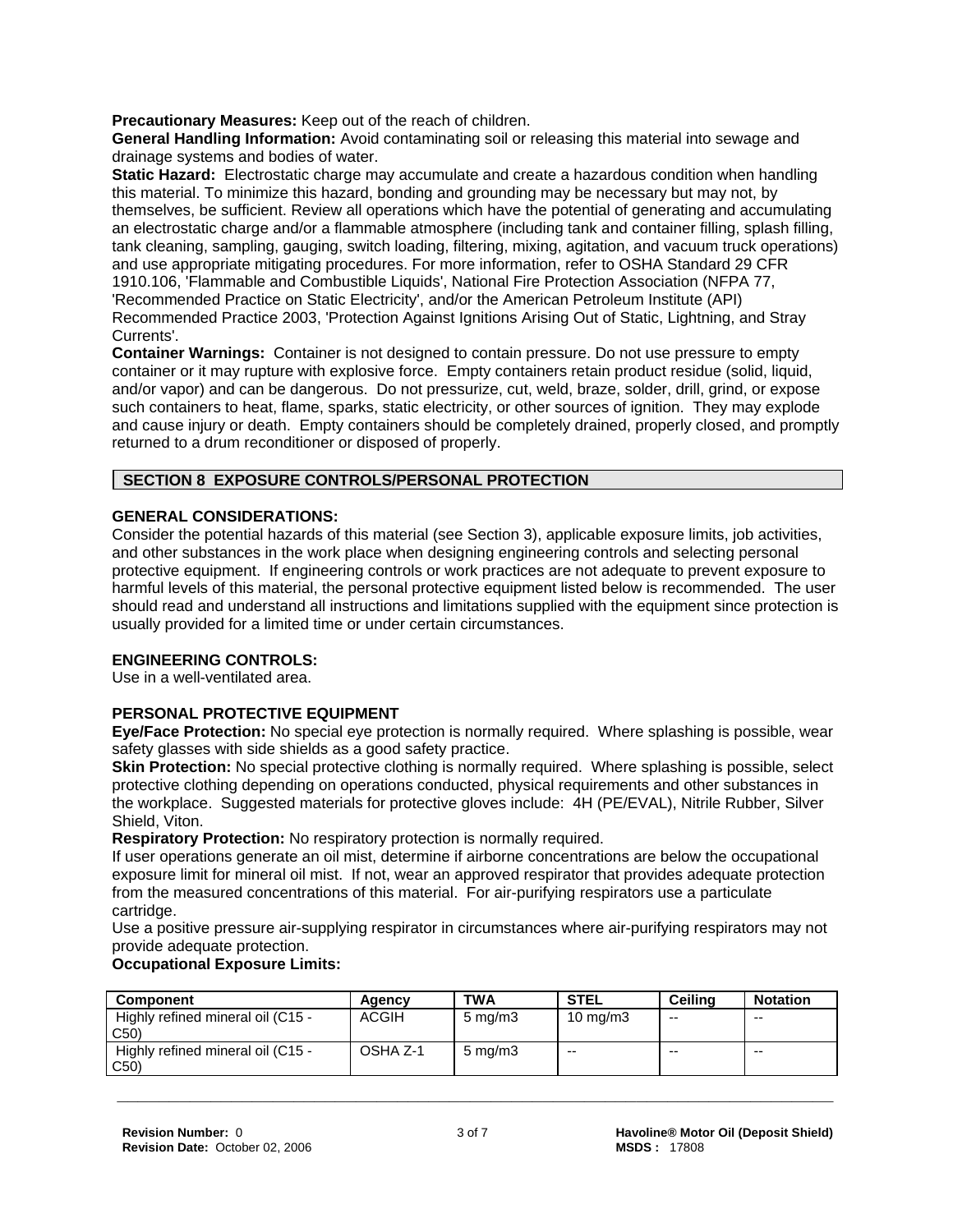# **SECTION 9 PHYSICAL AND CHEMICAL PROPERTIES**

Attention: the data below are typical values and do not constitute a specification.

**Color:** Amber **Physical State:** Liquid **Odor:** Petroleum odor **pH:** Not Applicable **Vapor Pressure:** <0.01 mmHg @ 100 °C (212 °F) **Vapor Density (Air = 1):** >1 **Boiling Point:** >315°C (599°F) **Solubility:** Soluble in hydrocarbons; insoluble in water **Freezing Point:** Not Applicable **Specific Gravity:** 0.87 @ 15.6°C (60.1°F) / 15.6°C (60.1°F) (Typical) **Density:** 0.866 kg/l @ 15°C (59°F) (Typical) **Viscosity:** 7.6 mm2/s @ 100°C (212°F) (Min)

# **SECTION 10 STABILITY AND REACTIVITY**

**Chemical Stability:** This material is considered stable under normal ambient and anticipated storage and handling conditions of temperature and pressure.

**Incompatibility With Other Materials:** May react with strong acids or strong oxidizing agents, such as chlorates, nitrates, peroxides, etc.

**Hazardous Decomposition Products:** None known (None expected) **Hazardous Polymerization:** Hazardous polymerization will not occur.

# **SECTION 11 TOXICOLOGICAL INFORMATION**

# **IMMEDIATE HEALTH EFFECTS**

**Eye Irritation:** The eye irritation hazard is based on evaluation of data for similar materials or product components.

**Skin Irritation:** The skin irritation hazard is based on evaluation of data for similar materials or product components.

**Skin Sensitization:** The skin sensitization hazard is based on evaluation of data for similar materials or product components.

**Acute Dermal Toxicity:** The acute dermal toxicity hazard is based on evaluation of data for similar materials or product components.

**Acute Oral Toxicity:** The acute oral toxicity hazard is based on evaluation of data for similar materials or product components.

**Acute Inhalation Toxicity:** The acute inhalation toxicity hazard is based on evaluation of data for similar materials or product components.

# **ADDITIONAL TOXICOLOGY INFORMATION:**

 This product contains petroleum base oils which may be refined by various processes including severe solvent extraction, severe hydrocracking, or severe hydrotreating. None of the oils requires a cancer warning under the OSHA Hazard Communication Standard (29 CFR 1910.1200). These oils have not been listed in the National Toxicology Program (NTP) Annual Report nor have they been classified by the International Agency for Research on Cancer (IARC) as; carcinogenic to humans (Group 1), probably carcinogenic to humans (Group 2A), or possibly carcinogenic to humans (Group 2B). These oils have not been classified by the American Conference of Governmental Industrial Hygienists (ACGIH) as: confirmed human carcinogen (A1), suspected human carcinogen (A2), or confirmed animal carcinogen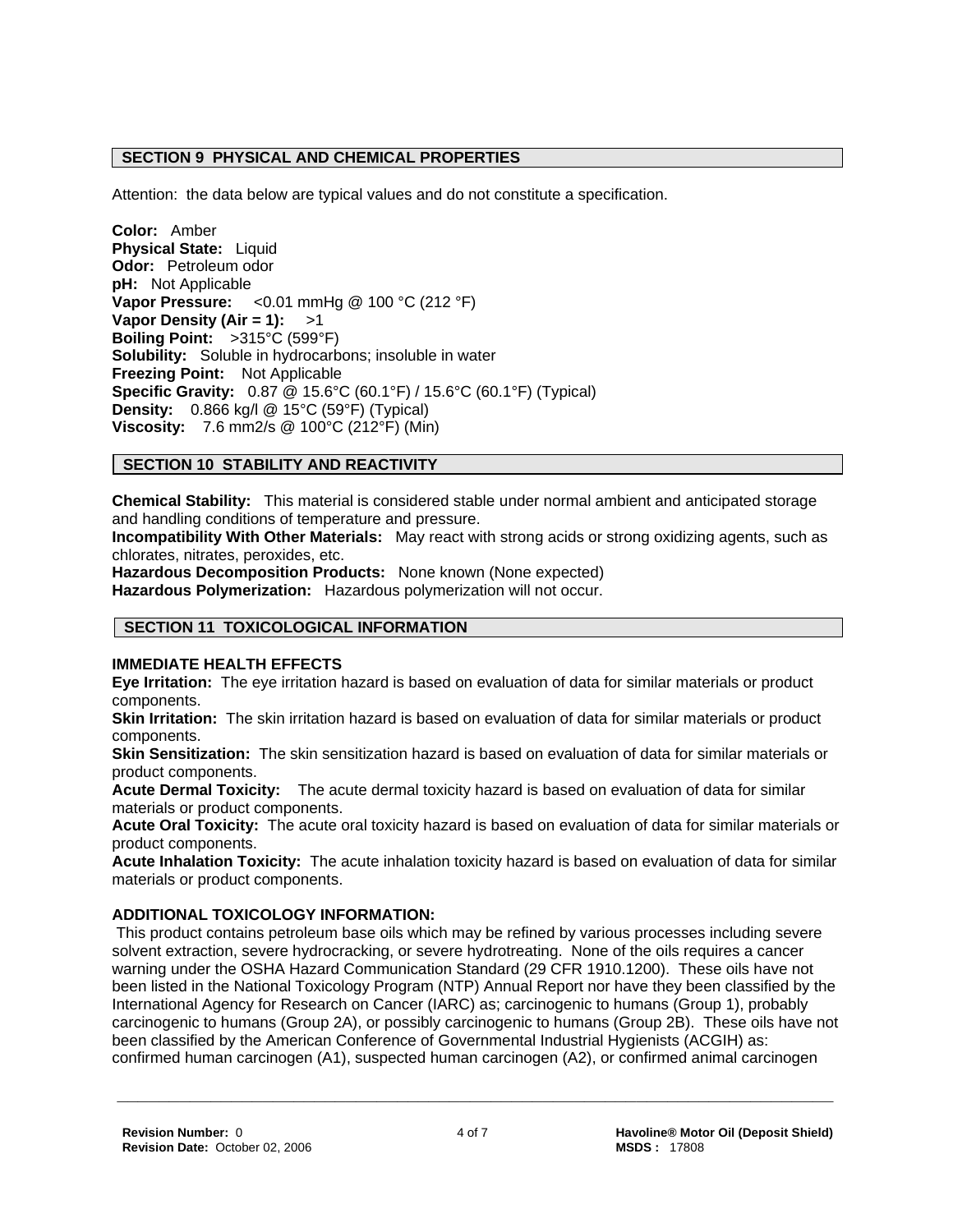with unknown relevance to humans (A3).

During use in engines, contamination of oil with low levels of cancer-causing combustion products occurs. Used motor oils have been shown to cause skin cancer in mice following repeated application and continuous exposure. Brief or intermittent skin contact with used motor oil is not expected to have serious effects in humans if the oil is thoroughly removed by washing with soap and water.

# **SECTION 12 ECOLOGICAL INFORMATION**

# **ECOTOXICITY**

This material is not expected to be harmful to aquatic organisms.

#### **ENVIRONMENTAL FATE**

This material is not expected to be readily biodegradable.

#### **SECTION 13 DISPOSAL CONSIDERATIONS**

Use material for its intended purpose or recycle if possible. Oil collection services are available for used oil recycling or disposal. Place contaminated materials in containers and dispose of in a manner consistent with applicable regulations. Contact your sales representative or local environmental or health authorities for approved disposal or recycling methods.

# **SECTION 14 TRANSPORT INFORMATION**

The description shown may not apply to all shipping situations. Consult 49CFR, or appropriate Dangerous Goods Regulations, for additional description requirements (e.g., technical name) and modespecific or quantity-specific shipping requirements.

**DOT Shipping Description:** PETROLEUM LUBRICATING OIL, NOT REGULATED AS A HAZARDOUS MATERIAL FOR TRANSPORTATION UNDER 49 CFR **Additional Information:**NOT HAZARDOUS BY U.S. DOT. ADR/RID HAZARD CLASS NOT APPLICABLE.

**IMO/IMDG Shipping Description:** PETROLEUM LUBRICATING OIL; NOT REGULATED AS DANGEROUS GOODS FOR TRANSPORT UNDER THE IMDG CODE

**ICAO/IATA Shipping Description:** PETROLEUM LUBRICATING OIL; NOT REGULATED AS DANGEROUS GOODS FOR TRANSPORT UNDER ICAO

#### **SECTION 15 REGULATORY INFORMATION**

- **EPCRA 311/312 CATEGORIES:** 1. Immediate (Acute) Health Effects: NO 2. Delayed (Chronic) Health Effects: NO
	- 3. Fire Hazard: NO
		-
	- 4. Sudden Release of Pressure Hazard: NO
	- 5. Reactivity Hazard: NO

REGULATORY LISTS SEARCHED:

| $01-1=IARC$ Group 1 | 03=EPCRA 313         |
|---------------------|----------------------|
| 01-2A=IARC Group 2A | 04=CA Proposition 65 |
| 01-2B=IARC Group 2B | 05=MA RTK            |
|                     |                      |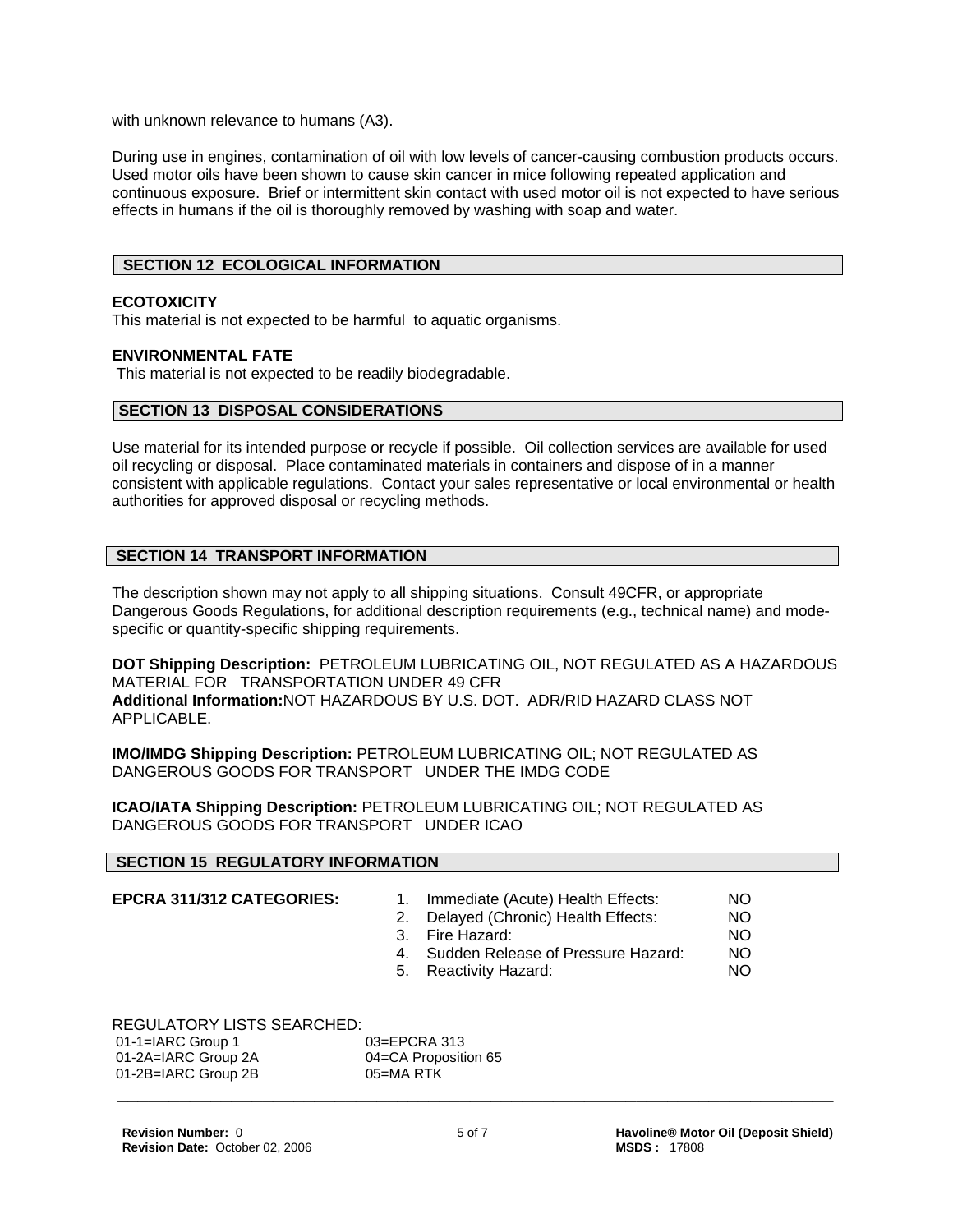| 02=NTP Carcinogen | 06=NJ RTK |
|-------------------|-----------|
|                   | 07=PA RTK |

No components of this material were found on the regulatory lists above.

#### **CHEMICAL INVENTORIES:**

All components comply with the following chemical inventory requirements: EINECS (European Union), IECSC (China), KECI (Korea), PICCS (Philippines), TSCA (United States).

One or more components has been notified but may not be listed in the following chemical inventories: DSL (Canada). Secondary notification by the importer may be required.

One or more components does not comply with the following chemical inventory requirements: AICS (Australia), ENCS (Japan).

#### **NEW JERSEY RTK CLASSIFICATION:**

Under the New Jersey Right-to-Know Act L. 1983 Chapter 315 N.J.S.A. 34:5A-1 et. seq., the product is to be identified as follows: PETROLEUM OIL (Motor oil)

#### **WHMIS CLASSIFICATION:**

This product is not considered a controlled product according to the criteria of the Canadian Controlled Products Regulations.

#### **SECTION 16 OTHER INFORMATION**

**NFPA RATINGS:** Health: 0 Flammability: 1 Reactivity: 0

**HMIS RATINGS:** Health: 1 Flammability: 1 Reactivity: 0

(0-Least, 1-Slight, 2-Moderate, 3-High, 4-Extreme, PPE:- Personal Protection Equipment Index recommendation, \*- Chronic Effect Indicator). These values are obtained using the guidelines or published evaluations prepared by the National Fire Protection Association (NFPA) or the National Paint and Coating Association (for HMIS ratings).

#### **LABEL RECOMMENDATION:**

Label Category : ENGINE OIL 1 - ENG1

**REVISION STATEMENT:** This is a new Material Safety Data Sheet. **Revision Date:** October 02, 2006

#### **ABBREVIATIONS THAT MAY HAVE BEEN USED IN THIS DOCUMENT:**

| - Threshold Limit Value<br>TLV                                               | <b>TWA</b><br>Time Weighted Average                                            |
|------------------------------------------------------------------------------|--------------------------------------------------------------------------------|
| STEL - Short-term Exposure Limit                                             | Permissible Exposure Limit<br>PEL.<br>$\blacksquare$                           |
|                                                                              | <b>Chemical Abstract Service Number</b><br>CAS<br>$\overline{\phantom{0}}$     |
| ACGIH<br>American Conference of Government<br>$\sim 100$                     | IMO/IMDG<br>International Maritime Dangerous Goods<br>Ξ.                       |
| <b>Industrial Hygienists</b>                                                 | Code                                                                           |
| American Petroleum Institute<br>API-                                         | <b>MSDS</b><br><b>Material Safety Data Sheet</b><br>$\overline{\phantom{a}}$   |
| <b>CVX</b><br>Chevron<br>$\sim$                                              | National Fire Protection Association (USA)<br><b>NFPA</b>                      |
| <b>DOT</b><br>Department of Transportation (USA)<br>$\overline{\phantom{a}}$ | National Toxicology Program (USA)<br>NTP<br>$\sim$                             |
| IARC<br>International Agency for Research on<br>$\sim$                       | <b>OSHA</b><br>Occupational Safety and Health Administration<br>$\blacksquare$ |
| Cancer                                                                       |                                                                                |